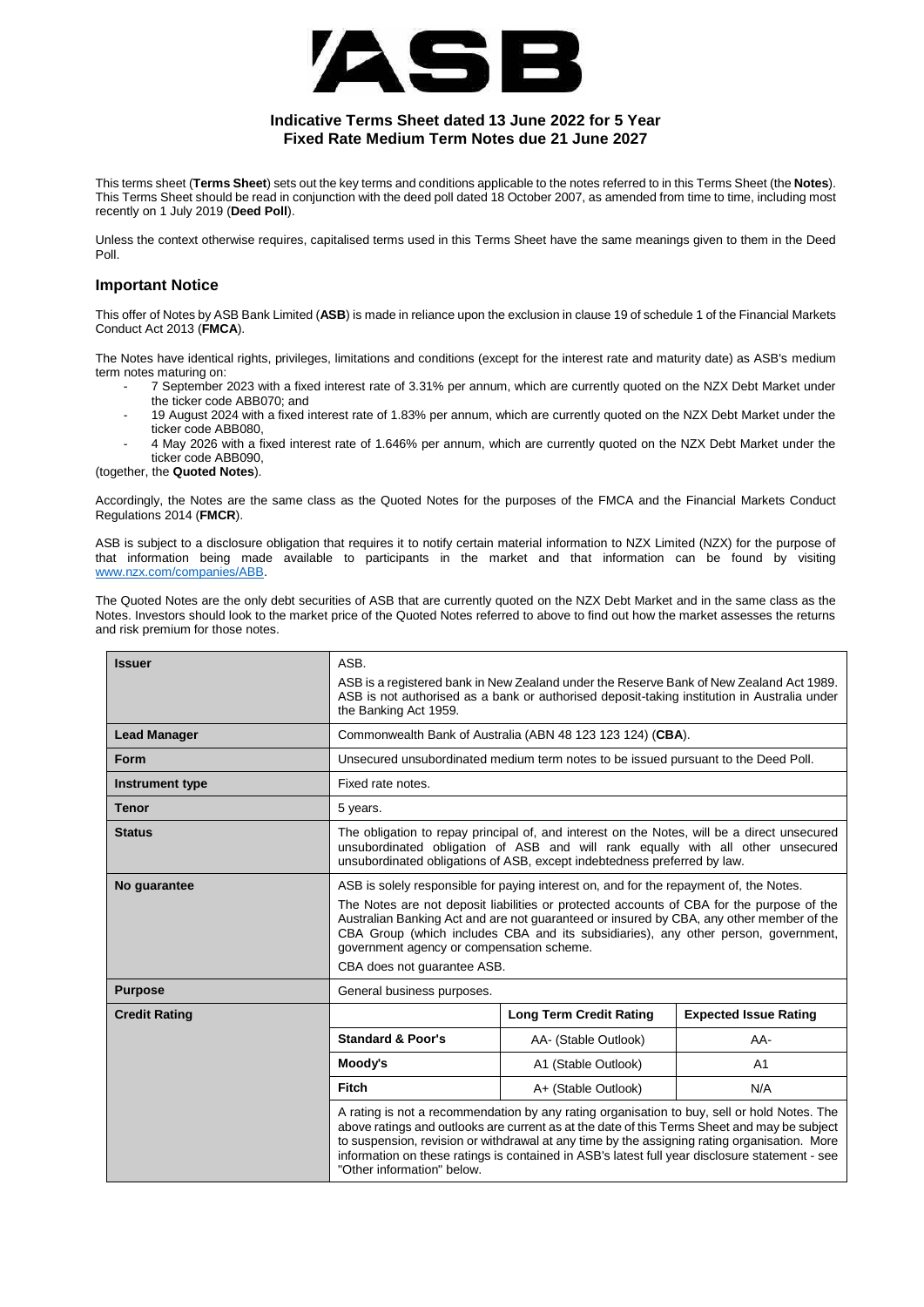| <b>Issue Amount</b>                                                      | Up to NZ\$100,000,000, with the right to accept unlimited over-subscriptions at ASB's                                                                                                                                                                                                                                                                                                                                                                                                                                                                                                                                                                                                                                                                                                                                                                                                                                      |
|--------------------------------------------------------------------------|----------------------------------------------------------------------------------------------------------------------------------------------------------------------------------------------------------------------------------------------------------------------------------------------------------------------------------------------------------------------------------------------------------------------------------------------------------------------------------------------------------------------------------------------------------------------------------------------------------------------------------------------------------------------------------------------------------------------------------------------------------------------------------------------------------------------------------------------------------------------------------------------------------------------------|
|                                                                          | discretion.                                                                                                                                                                                                                                                                                                                                                                                                                                                                                                                                                                                                                                                                                                                                                                                                                                                                                                                |
| <b>Principal Amount</b>                                                  | NZ\$1.00 per Note.                                                                                                                                                                                                                                                                                                                                                                                                                                                                                                                                                                                                                                                                                                                                                                                                                                                                                                         |
| <b>Issue Price</b>                                                       | Par (NZ\$1.00 per Note).                                                                                                                                                                                                                                                                                                                                                                                                                                                                                                                                                                                                                                                                                                                                                                                                                                                                                                   |
| Minimum application and minimum<br>holding                               | NZ\$5,000 and in multiples of NZ\$1,000 thereafter.                                                                                                                                                                                                                                                                                                                                                                                                                                                                                                                                                                                                                                                                                                                                                                                                                                                                        |
| Offer process and applications                                           | All of the Notes have been reserved for clients of the Lead Manager, NZX participants, and<br>other approved financial intermediaries and will be allocated to those persons by ASB in<br>consultation with the Lead Manager. A list of NZX participants can be found on<br>https://www.nzx.com/investing/find-a-participant.<br>Retail investors should contact the Lead Manager or their financial advisor for details of the<br>application process for Notes as there is no public pool for the Notes.<br>Applications for Notes must be lodged with the Lead Manager by 10am on the Closing Date.<br>ASB reserves the right to accept unlimited over-subscriptions at its discretion and to refuse<br>all or any part of an application without giving any reason. If ASB refuses your application,<br>ASB will refund your subscription money (without interest) within 5 Business Days of the<br><b>Issue Date.</b> |
| <b>Opening Date</b>                                                      | Monday, 13 June 2022                                                                                                                                                                                                                                                                                                                                                                                                                                                                                                                                                                                                                                                                                                                                                                                                                                                                                                       |
| <b>Closing Date</b>                                                      | 10am, Wednesday, 15 June 2022                                                                                                                                                                                                                                                                                                                                                                                                                                                                                                                                                                                                                                                                                                                                                                                                                                                                                              |
| <b>Interest Rate Set Date</b>                                            | Wednesday, 15 June 2022                                                                                                                                                                                                                                                                                                                                                                                                                                                                                                                                                                                                                                                                                                                                                                                                                                                                                                    |
| <b>Issue and Allotment Date</b>                                          | Tuesday, 21 June 2022                                                                                                                                                                                                                                                                                                                                                                                                                                                                                                                                                                                                                                                                                                                                                                                                                                                                                                      |
| Expected date of initial quotation<br>and trading on the NZX Debt Market | Wednesday, 22 June 2022                                                                                                                                                                                                                                                                                                                                                                                                                                                                                                                                                                                                                                                                                                                                                                                                                                                                                                    |
| <b>Maturity Date</b>                                                     | Monday, 21 June 2027                                                                                                                                                                                                                                                                                                                                                                                                                                                                                                                                                                                                                                                                                                                                                                                                                                                                                                       |
| Dates may change                                                         | The above dates are indicative only and are subject to change. ASB may, in its absolute<br>discretion and without notice, open or close the offer early, accept late applications, and<br>extend the Closing Date. If the Closing Date is extended, the Issue Date, the expected date<br>of initial quotation and trading of the Notes on the NZX Debt Market, the Interest Payment<br>Dates and the Maturity Date may be extended accordingly. Any such changes will not affect<br>the validity of any applications received.<br>ASB reserves the right to cancel the offer and the issue of the Notes, in which case all<br>application monies received by ASB will be refunded (without interest) as soon as<br>practicable.                                                                                                                                                                                            |
| <b>Interest Rate</b>                                                     | The Interest Rate will be equal to the sum of the Reference Rate plus the Margin (which may<br>be above or below the indicative margin). The Interest Rate will be announced by ASB on<br>or about the Interest Rate Set Date.                                                                                                                                                                                                                                                                                                                                                                                                                                                                                                                                                                                                                                                                                             |
| <b>Reference Rate</b>                                                    | The Reference Rate (as defined in the Deed Poll) on the Interest Rate Set Date being the<br>average of the bid and offered swap rates displayed on the Bloomberg Professional Service<br>page reference "ICNI" (or its successor page) for an interest rate swap with a term<br>approximately equal to the period from the Issue Date to the Maturity Date, or as otherwise<br>determined in accordance with the Deed Poll.                                                                                                                                                                                                                                                                                                                                                                                                                                                                                                |
| <b>Margin</b>                                                            | The indicative margin is 1.05% per annum<br>The Margin is the percentage that is added to the Reference Rate in order to arrive at the<br>Interest Rate.                                                                                                                                                                                                                                                                                                                                                                                                                                                                                                                                                                                                                                                                                                                                                                   |
| Interest payments                                                        | Semi-annually in arrears in two equal payments.                                                                                                                                                                                                                                                                                                                                                                                                                                                                                                                                                                                                                                                                                                                                                                                                                                                                            |
| <b>Interest Payment Dates</b>                                            | 21 June and 21 December of each year up to and including the Maturity Date, with the first<br>Interest Payment Date being 21 December 2022 (adjusted in accordance with the Business<br>Day Convention - see below).                                                                                                                                                                                                                                                                                                                                                                                                                                                                                                                                                                                                                                                                                                       |
| <b>Business Day Convention</b>                                           | If an Interest Payment Date is not a Business Day, the Interest Payment Date will be the<br>next Business Day, unless that day falls in the next calendar month in which case it will be<br>the first preceding Business Day.                                                                                                                                                                                                                                                                                                                                                                                                                                                                                                                                                                                                                                                                                              |
| <b>Day Count Fraction</b>                                                | RBNZ Bond Basis (i.e. one divided by the number of Interest Payment Dates in a year).                                                                                                                                                                                                                                                                                                                                                                                                                                                                                                                                                                                                                                                                                                                                                                                                                                      |
| <b>ISIN</b>                                                              | NZABBDT044C9                                                                                                                                                                                                                                                                                                                                                                                                                                                                                                                                                                                                                                                                                                                                                                                                                                                                                                               |
| <b>Record Date</b>                                                       | 10 days before the Interest Payment Date or, if not a Business Day, the immediately<br>preceding Business Day.                                                                                                                                                                                                                                                                                                                                                                                                                                                                                                                                                                                                                                                                                                                                                                                                             |
| <b>Business Days</b>                                                     | A day (other than a Saturday, Sunday or public holiday) on which banks are open for general<br>banking business in Auckland and Wellington.                                                                                                                                                                                                                                                                                                                                                                                                                                                                                                                                                                                                                                                                                                                                                                                |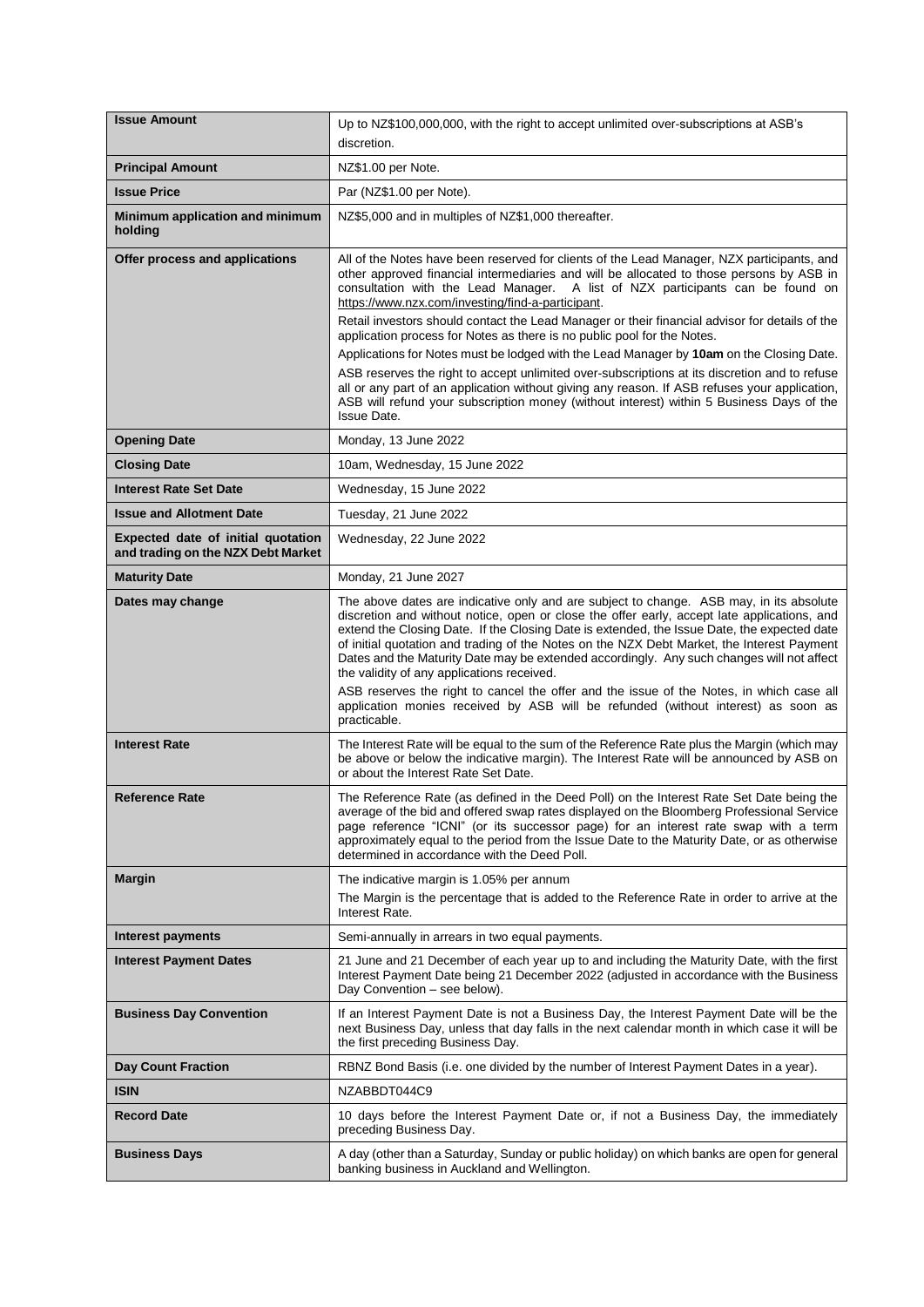| Quotation                                     | ASB intends to apply to NZX for permission to quote the Notes on the NZX Debt Market and<br>will take any necessary step to ensure that the Notes are, immediately after issue, quoted.<br>NZX ticker code ABB100 has been reserved for the Notes.                                                                                                                                                                                                                                                                                                                                                |
|-----------------------------------------------|---------------------------------------------------------------------------------------------------------------------------------------------------------------------------------------------------------------------------------------------------------------------------------------------------------------------------------------------------------------------------------------------------------------------------------------------------------------------------------------------------------------------------------------------------------------------------------------------------|
|                                               | NZX is a licensed market operator, and the NZX Debt Market is a licensed market, under<br>the FMCA.                                                                                                                                                                                                                                                                                                                                                                                                                                                                                               |
| <b>Further Issues</b>                         | ASB may, from time to time, without the consent of Noteholders, issue further notes so as<br>to form a single class with the Notes. ASB may also undertake further borrowings or offers<br>of debt securities, without the consent of Noteholders, on such terms and conditions as ASB<br>may from time to time determine, and while any Notes remain outstanding.                                                                                                                                                                                                                                |
| <b>Transfer Restrictions</b>                  | ASB will not register any transfer of Notes if the transfer is for a Principal Amount of less<br>than NZ\$1,000 or a multiple thereof or if the transfer would result in the transferor or the<br>transferee holding or continuing to hold Notes with an aggregate Principal Amount of less<br>than NZ\$5,000, unless the transferor would then hold no Notes.                                                                                                                                                                                                                                    |
|                                               | ASB will only register a transfer of Notes in, to or from Australia if the transfer complies with<br>the Australian selling restrictions set out below.                                                                                                                                                                                                                                                                                                                                                                                                                                           |
| Trading of Notes on NZX Debt<br><b>Market</b> | To be eligible to trade the Notes on the NZX Debt Market, an investor must have an account<br>with a NZX participant, a Common Shareholder Number (CSN) and an Authorisation Code<br>(FIN). If an investor does not have an account with a NZX participant, opening an account<br>can take a number of days depending on the NZX participant's new client procedures.                                                                                                                                                                                                                             |
|                                               | An investor will receive a holding statement from the Registrar within 5 Business Days of the<br>initial date of quotation or settlement of any trades, which will also include a CSN.                                                                                                                                                                                                                                                                                                                                                                                                            |
|                                               | If an investor does not have a FIN, it is expected that one will be sent as a separate<br>communication by the Registrar. If an investor has an account with an NZX participant and<br>has not received a FIN by the date the investor wants to trade Notes, the NZX participant<br>can arrange to obtain the FIN from the Registrar. The NZX participant may be charged for<br>requesting a FIN from the Registrar and may pass this cost on to the investor.                                                                                                                                    |
| Registrar                                     | Computershare Investor Services Limited.                                                                                                                                                                                                                                                                                                                                                                                                                                                                                                                                                          |
|                                               | The Notes will be accepted for settlement within the NZClear system.                                                                                                                                                                                                                                                                                                                                                                                                                                                                                                                              |
| <b>Repayment of Principal Amount</b>          | ASB will repay the Principal Amount of the Notes on the Maturity Date.                                                                                                                                                                                                                                                                                                                                                                                                                                                                                                                            |
| <b>Early Redemption</b>                       | Noteholders have no right to require ASB to redeem their Notes prior to the Maturity Date.                                                                                                                                                                                                                                                                                                                                                                                                                                                                                                        |
|                                               | No call or optional redemption events are applicable to the Notes.                                                                                                                                                                                                                                                                                                                                                                                                                                                                                                                                |
| <b>Events of Default</b>                      | If an Event of Default occurs (as defined in clause 14.1 of the Deed Poll), a Noteholder may,<br>by notice to ASB declare all of the Notes held by that Noteholder to be due and payable on<br>the next Business Day after service of the notice unless, prior to that date, ASB has cured<br>or otherwise made good all Events of Default subsisting prior to that date.                                                                                                                                                                                                                         |
|                                               | The Events of Default are described in the Deed Poll. In summary, these include:                                                                                                                                                                                                                                                                                                                                                                                                                                                                                                                  |
|                                               | if ASB does not pay any interest on the Notes within 14 days of the due date; or<br>$\bullet$                                                                                                                                                                                                                                                                                                                                                                                                                                                                                                     |
|                                               | if ASB becomes insolvent, or applies for, consents to, or suffers the appointment of a<br>$\bullet$<br>liquidator or receiver of ASB or any of its assets or undertakings, or ASB enters into<br>any arrangement or composition with or for the benefit of its creditors.                                                                                                                                                                                                                                                                                                                         |
|                                               | If the Notes are declared due and payable prior to the Maturity Date, interest will be payable<br>at the Interest Rate from the most recent Interest Payment Date to and excluding the date<br>of repayment.                                                                                                                                                                                                                                                                                                                                                                                      |
| <b>Repo-Eligibility</b>                       | Application will be made to the Reserve Bank of New Zealand for the Notes to be included<br>as eligible securities for domestic market operations.                                                                                                                                                                                                                                                                                                                                                                                                                                                |
| <b>Governing law</b>                          | New Zealand                                                                                                                                                                                                                                                                                                                                                                                                                                                                                                                                                                                       |
| <b>Approved issuer levy</b>                   | ASB proposes to register the Notes for approved issuer levy (AIL) and, where it is eligible to<br>do so in respect of interest to which non-resident withholding tax applies, to pay AIL in lieu<br>of deducting non-resident withholding tax, unless the Noteholder notifies the Registrar (and<br>the Registrar gives its consent) that non-resident withholding tax should be withheld. If the<br>Notes qualify for the 0% rate of AIL, ASB intends to apply the 0% rate. Any AIL paid by ASB<br>other than at the 0% rate will be deducted from the interest paid to the relevant Noteholder. |
|                                               | ASB is not eligible to pay AIL in respect of interest paid on a Note where the Note is held<br>jointly and at least one of the joint Noteholders is a New Zealand tax resident. Withholding<br>tax will be deducted from such interest at the applicable resident rate, as required by law.<br>Non-resident Noteholders may then claim a refund from Inland Revenue to the extent that<br>tax was withheld in excess of their applicable non-resident withholding tax rate (taking into<br>account any applicable double tax treaty).                                                             |
| <b>Resident withholding tax</b>               | New Zealand resident withholding tax (RWT) will be deducted from interest paid to New<br>Zealand tax resident Holders at the relevant rate unless the Holder has RWT exempt status.<br>ASB will not pay any further amounts on account of such deductions of RWT or otherwise<br>reimburse or compensate the relevant Noteholder.                                                                                                                                                                                                                                                                 |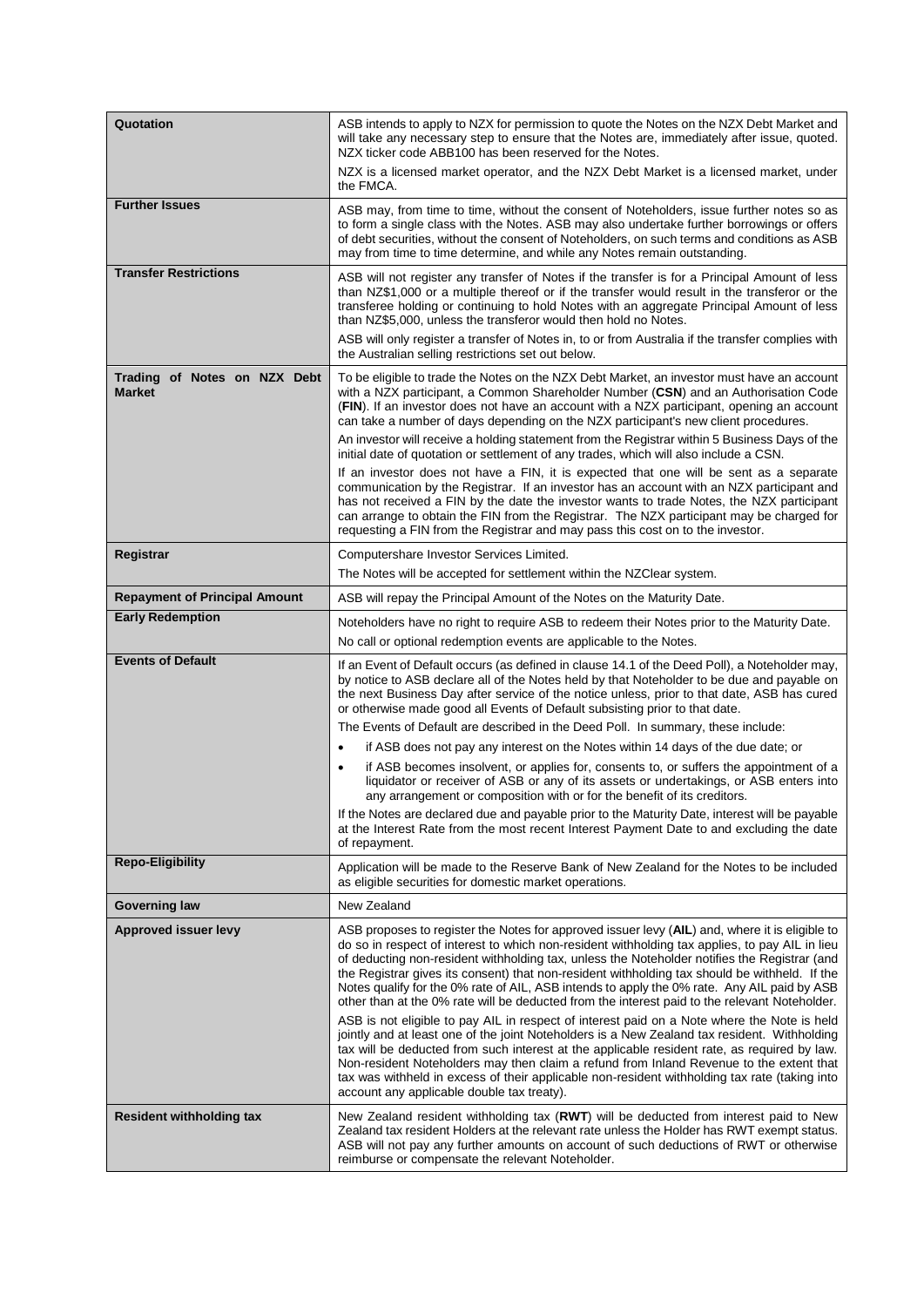| <b>FATCA</b>                     | FATCA means the Foreign Account Tax Compliance Act provisions, sections 1471 through<br>1474 of the United States Internal Revenue Code (including any regulations or official<br>interpretations issued, agreements entered into or non-US laws enacted with respect to<br>those provisions). If a Noteholder is a US taxpayer or, in some cases, a non-US entity with<br>substantial US owners, then in order to comply with FATCA, it is possible that ASB (or, if<br>Notes are held through another financial institution, such other financial institution) may be<br>required to request certain information from that Noteholder or the beneficial owners of the<br>Notes, which information may in turn be provided to the Inland Revenue Department and/or<br>the Internal Revenue Service (IRS). Depending on when the IRS publishes certain FATCA<br>related regulations, ASB may also be required to withhold US tax on some portion of<br>payments in relation to Notes at a future date if such information is not provided or if<br>payments are made to certain foreign financial institutions that have not entered into an<br>agreement with the IRS (and are not otherwise exempt from, or deemed to comply with,<br>FATCA). |
|----------------------------------|-------------------------------------------------------------------------------------------------------------------------------------------------------------------------------------------------------------------------------------------------------------------------------------------------------------------------------------------------------------------------------------------------------------------------------------------------------------------------------------------------------------------------------------------------------------------------------------------------------------------------------------------------------------------------------------------------------------------------------------------------------------------------------------------------------------------------------------------------------------------------------------------------------------------------------------------------------------------------------------------------------------------------------------------------------------------------------------------------------------------------------------------------------------------------------------------------------------------------------------------------|
|                                  | If ASB is required to make any deduction or withholding in connection with FATCA, ASB will<br>not pay any further amounts on account of such deduction or withholding or otherwise<br>reimburse or compensate the relevant Noteholder.                                                                                                                                                                                                                                                                                                                                                                                                                                                                                                                                                                                                                                                                                                                                                                                                                                                                                                                                                                                                          |
|                                  | This information is based on regulations and guidance issued by the US Department of<br>Treasury and the IRS as at the date of this Terms Sheet. Future regulations, guidance or<br>international agreements implementing the same may affect the application of FATCA to<br>ASB. Noteholders or beneficial owners of the Notes.                                                                                                                                                                                                                                                                                                                                                                                                                                                                                                                                                                                                                                                                                                                                                                                                                                                                                                                |
| <b>Common Reporting Standard</b> | Common Reporting Standard (CRS) is a global framework for the collection, reporting, and<br>exchange of financial account information about people and entities investing outside of their<br>tax residence jurisdiction. If a Noteholder is a non-New Zealand tax resident or, in some<br>cases, an entity with non-New Zealand tax resident controlling persons, then in order to<br>comply with CRS, it is possible that ASB (or, if Notes are held through another financial<br>institution, such other financial institution) may be required to request certain information<br>from that Noteholder or the beneficial owners of the Notes, which information may in turn be<br>provided to the Inland Revenue Department and/or a non-New Zealand tax authority.                                                                                                                                                                                                                                                                                                                                                                                                                                                                          |

## **Other Information**

## *Confirmation*

By purchasing the Notes an investor will be taken to agree to be bound by the terms of the Deed Poll and this Terms Sheet.

## *Investors should obtain advice*

Investors should seek qualified independent financial and taxation advice before deciding to invest. In particular, you should consult your tax adviser in relation to your specific circumstances. Investors will also be personally responsible for ensuring compliance with relevant laws and regulations applicable to them (including any required registrations).

#### *Reference Rate rateset*

ASB participates in the Reference Rate (as defined in the Deed Poll) rateset process.

ASB will also manage its interest rate risk arising from the transaction to which this Terms Sheet relates, which may involve hedging activities prior to, on, or after the time of the Reference Rate rateset.

ASB has controls in place to ensure any potential conflicts of interest arising from such participation and interest rate risk management are appropriately managed.

#### *Documentation*

Information about ASB is contained or referred to in ASB's latest interim and full year disclosure statements (which contain ASB's most recent financial statements). Investors can obtain a copy of ASB's latest disclosure statements free of charge at any branch of ASB or from [www.asb.co.nz/legal/disclosure-statements.html.](http://www.asb.co.nz/legal/disclosure-statements.html) Additionally, ASB is subject to regular reporting and disclosure obligations under the NZX Listing Rules. Copies of documents lodged by ASB with the NZX are available free of charge on the NZX website.

Information on the Quoted Notes with ticker code ABB070 is contained in ASB's quotation notice dated 5 September 2018. Investors can obtain a copy of the quotation notice from [https://www.nzx.com/announcements/323423.](https://www.nzx.com/announcements/323423) Information on the Quoted Notes with the ticker code ABB080 is contained in ASB's quotation notice dated 13 August 2019. Investors can obtain a copy of the quotation notice fro[m https://www.nzx.com/announcements/339046.](https://www.nzx.com/announcements/339046) Information on the Quoted Notes with the ticker code ABB090 is contained in ASB's quotation notice dated 29 April 2021. Investors can obtain a copy of the quotation notice from https://www.nzx.com/announcements/371406.

An investor may obtain a copy of this Terms Sheet and the Deed Poll, free of charge, on request, during normal business hours from the Registrar at the address set out below.

#### *Amendments to the Deed Poll*

The Deed Poll may be amended without Noteholders' consent in certain limited circumstances, including where such amendment is: of a minor or technical nature; necessary to comply with any law or the NZX Listing Rules; not, in ASB's opinion, likely to have a materially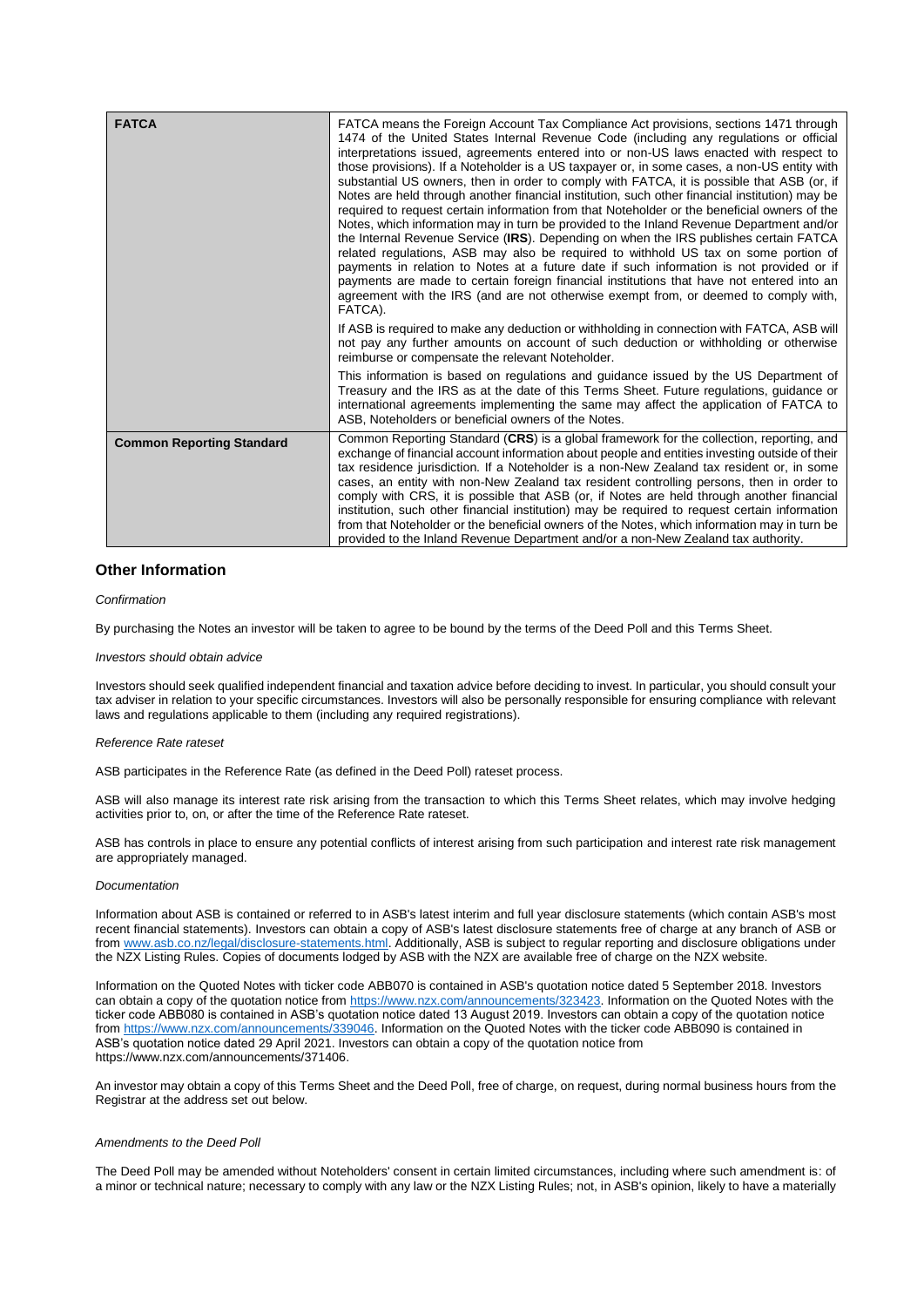adverse effect on ASB or to be or become materially prejudicial to the general interests of Noteholders. See section 15 of the Deed Poll for further details on ASB's ability to amend the Deed Poll. Amendments made in accordance with the Deed Poll are binding on Noteholders even if they did not agree to them.

#### *Indemnity*

By purchasing the Notes, each Noteholder agrees to indemnify ASB in respect of any loss, cost, liability or expense sustained or incurred by ASB as a result of the breach by the Noteholder of the selling restrictions set out below.

## **Selling Restrictions**

This Terms Sheet only constitutes an offer of Notes to retail investors in New Zealand and to certain New Zealand and overseas institutional investors. Neither ASB nor the Lead Manager has taken or will take any action which would permit a public offering of the Notes, or possession or distribution of any offering material in respect of the Notes, in any country or jurisdiction where action for that purpose is required (other than New Zealand). The Notes may only be offered for sale, sold or delivered in compliance with all applicable laws and regulations in any jurisdiction in which they are offered, sold or delivered.

Any information memorandum, product disclosure statement, circular, advertisement or other offering material in respect of the Notes may only be published, delivered or distributed in compliance with all applicable laws and regulations (including those of the country or jurisdiction in which the material is published, delivered or distributed).

Set out below are specific selling restrictions that apply to an offer of the Notes in Australia, Hong Kong, Japan, Korea, Singapore, the United States and the United Kingdom and certain countries in the European Economic Area (the **EEA**). These selling restrictions do not apply to an offer of the Notes in New Zealand.

These selling restrictions may be modified by ASB and the Lead Manager, including following a change in a relevant law, regulation or directive. Persons into whose hands this Terms Sheet comes are, and each Noteholder is, required by ASB and the Lead Manager to comply with all applicable laws and regulations in each country or jurisdiction in or from which they purchase, offer, sell or deliver the Notes or have in their possession or distribute such offering material, in all cases at their own expense.

By subscribing for Notes, Noteholders agree to indemnify ASB, the Lead Manager and their respective directors, officers, employees and agents in respect of any loss incurred as a result of you breaching the selling restrictions.

### **Australia**

This Terms Sheet has not been, and no prospectus or other disclosure document (as defined in the Corporations Act 2001 of Australia (**Corporations Act**) in relation to the Notes has been or will be, lodged with the Australian Securities and Investments Commission (**ASIC**), the ASX Limited, or any other stock exchange or trading facility licensed under the Corporations Act.

The Notes may only be offered (directly or indirectly) for issue, applications may only be invited for the issue, the Notes may only be transferred in, or into, Australia, and any prospectus or any other offering material or advertisement relating to the Notes may be only be distributed or published in Australia if:

- (a) the aggregate consideration payable by each offeree, invitee or transferee (as the case may be) is at least A\$500,000 (or its equivalent in an alternate currency, in either case, disregarding moneys lent by the offeror, inviter or transferor or their respective associates (as defined in Part 6D.2 of the Corporations Act)), or the offer or invitation otherwise does not require disclosure to investors under Part 6D.2 or Part 7.9 of the Corporations Act; and
- (b) the offer or invitation is not made to a person who is a "retail client" as defined in sections 761G or 761GA of the Corporations Act; and

such action complies with any other applicable laws, regulations or directives in Australia (including, without limitation the financial services licensing requirements of the Corporations Act) and does not require any document to be lodged with ASIC, ASX Limited or any other regulatory authority in Australia.

### **Prohibition of Sales to EEA Retail Investors**

This document has not been, and will not be, registered with or approved by any national securities regulator in the EEA. Accordingly, this document may not be made available, nor may the Notes be offered for sale, to any retail investor in the EEA. For the purposes of this provision the expression **retail investor** means a person who is one (or more) of the following:

- (a) a retail client as defined in point (11) of Article 4(1) of Directive 2014/65/EU (as amended, MiFID II); or
- (b) a customer within the meaning of Directive (EU) 2016/97 (the "Insurance Distribution Directive"), where that customer would not qualify as a professional client as defined in point (10) of Article 4(1) of MiFID II; or
- (c) not a qualified investor as defined in the Prospectus Regulation.

In relation to each Member State of the European Economic Area (each a **Relevant State**), no person may make or will make an offer of Notes to the public in that Relevant State other than:

(a) at any time to any legal entity which is a qualified investor as defined in the Prospectus Regulation;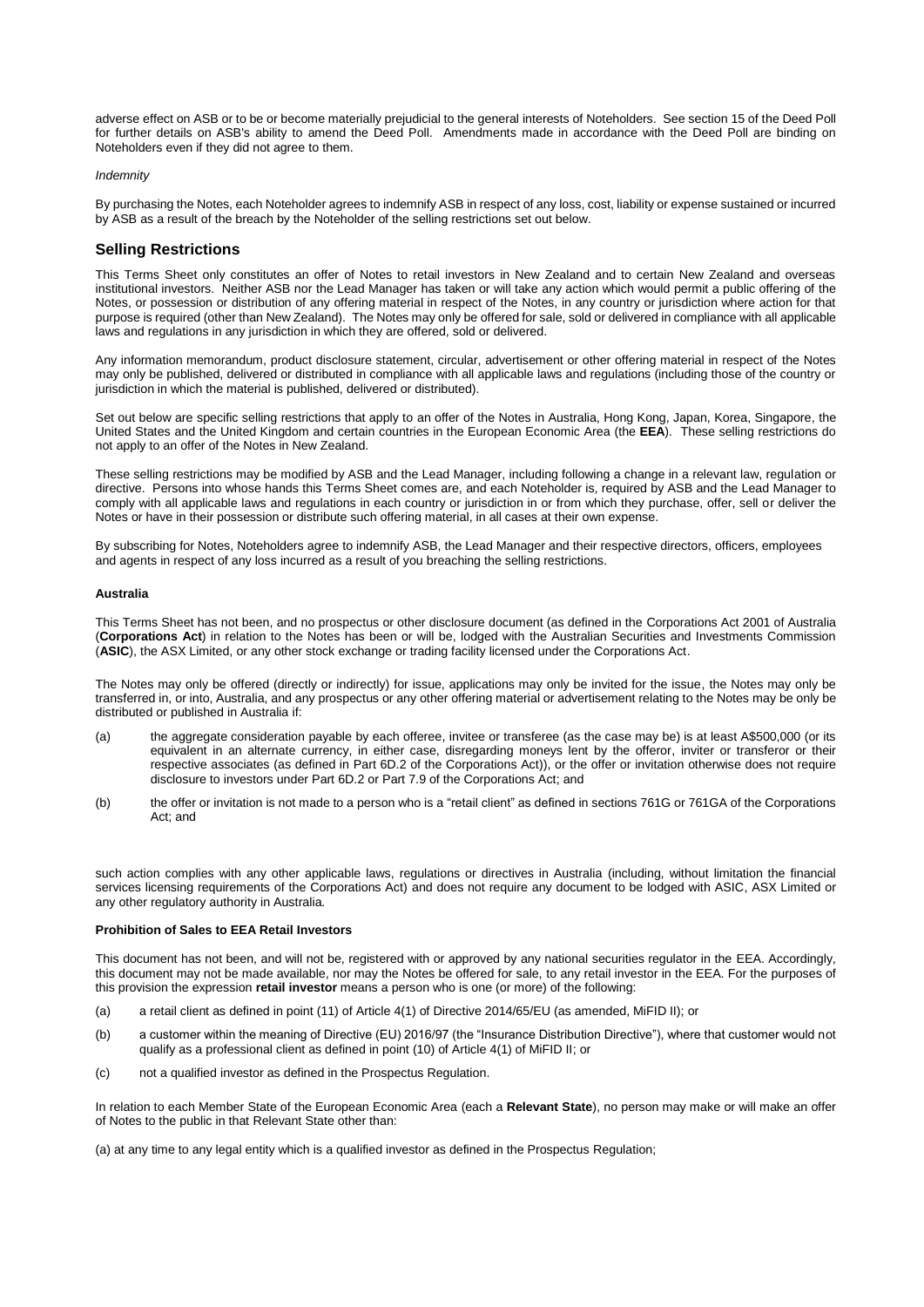(b) at any time to fewer than 150 natural or legal persons (other than qualified investors as defined in the Prospectus Regulation) subject to obtaining the prior consent of the relevant Dealer or Dealers nominated by the Issuer for any such offer; or

(c) at any time in any other circumstances falling within Article 1(4) of the Prospectus Regulation,

provided that no such offer of Notes referred to in (a) to (c) above shall require the publication of a prospectus pursuant to Article 3 of the Prospectus Regulation or supplement a prospectus pursuant to Article 23 of the Prospectus Regulation.

For the purposes of this provision:

- the expression "**an offer of Notes to the public**" in relation to any Notes in any Relevant State means the communication in any form and by any means of sufficient information on the terms of the offer and the Notes to be offered so as to enable an investor to decide to purchase or subscribe for the Notes; and
- the expression **Prospectus Regulation** means Regulation (EU) 2017/1129.

### **United Kingdom**

## *Prohibition of sales to UK Retail Investors*

No Notes have been offered, sold or otherwise made available, nor may the Notes be offered, sold or otherwise made available to any retail investor in the United Kingdom.

For the purposes of this provision the expression **retail investor** means a person who is one (or more) of the following:

- (a) a retail client, as defined in point (8) of Article 2 of Regulation (EU) No 2017/565 as it forms part of domestic law by virtue of the European Union (Withdrawal) Act 2018 (the **EUWA**); or
- (b) a customer within the meaning of the provisions of Financial Services and Markets Act 2000, as amended (the **FSMA**) and any rules or regulations made under the FSMA to implement Directive (EU) 2016/97, where that customer would not qualify as a professional client, as defined in point (8) of Article 2(1) of Regulation (EU) No 600/2014 as it forms part of domestic law by virtue of the EUWA.

Further, in relation to the United Kingdom, no person may make or will make an offer of Notes to the public in the United Kingdom other than:

(a) at any time to any legal entity which is a qualified investor as defined in Article 2 of the UK Prospectus Regulation;

(b) at any time to fewer than 150 natural or legal persons (other than qualified investors as defined in Article 2 of the UK Prospectus Regulation) in the United Kingdom subject to obtaining the prior consent of the relevant Dealer or Dealers nominated by the Issuer for any such offer; or

(c) at any time in any other circumstances falling within section 86 of the Financial Services and Markets Act 2000 (the **FSMA**),

provided that no such offer of Notes referred to in (a) to (c) above shall require the publication of a prospectus pursuant to section 85 of the FSMA or supplement a prospectus pursuant to Article 23 of the UK Prospectus Regulation.

For the purposes of this provision:

- the expression "**an offer of Notes to the public**" in relation to any Notes means the communication in any form and by any means of sufficient information on the terms of the offer and the Notes to be offered so as to enable an investor to decide to purchase or subscribe for the Notes; and
- the expression **UK Prospectus Regulation** means Regulation (EU) 2017/1129 as it forms part of domestic law by virtue of the EUWA.

#### *Other regulatory restrictions*

Neither this Terms Sheet nor any other document relating to the offer has been delivered for approval to the Financial Conduct Authority in the United Kingdom and no prospectus (within the meaning of section 85 of the FSMA) has been published or is intended to be published in respect of the Notes.

Any invitation or inducement to engage in investment activity (within the meaning of section 21 of the FSMA) received in connection with the issue or sale of the Notes has only been communicated or caused to be communicated and will only be communicated or caused to be communicated in the United Kingdom in circumstances in which section 21(1) of the FSMA does not apply to ASB.

All applicable provisions of the FSMA with respect to anything it in relation to any Notes in, from or otherwise involving the United Kingdom has been and will be complied with.

### **Hong Kong**

The Notes (except for Notes which are a "structured product" as defined in the Securities and Futures Ordinance (Cap. 571) of Hong Kong) (the **SFO**) have not been offered or sold, and will not be offered or sold in Hong Kong, other than (i) to "professional investors" as defined in the SFO and any rules made under the SFO; or (ii) in other circumstances which do not result in the document being a "prospectus" as defined in the Companies (Winding Up and Miscellaneous Provisions) Ordinance (Cap. 32) of Hong Kong (the **C(WUMP)O**) or which do not constitute an offer to the public within the meaning of the C(WUMP)O.

No advertisement, invitation or document relating to the Notes has been or will be issued, or has been or will be in the possession of any person for the purpose of issue, in Hong Kong or elsewhere that is directed at, or the contents of which are likely to be accessed or read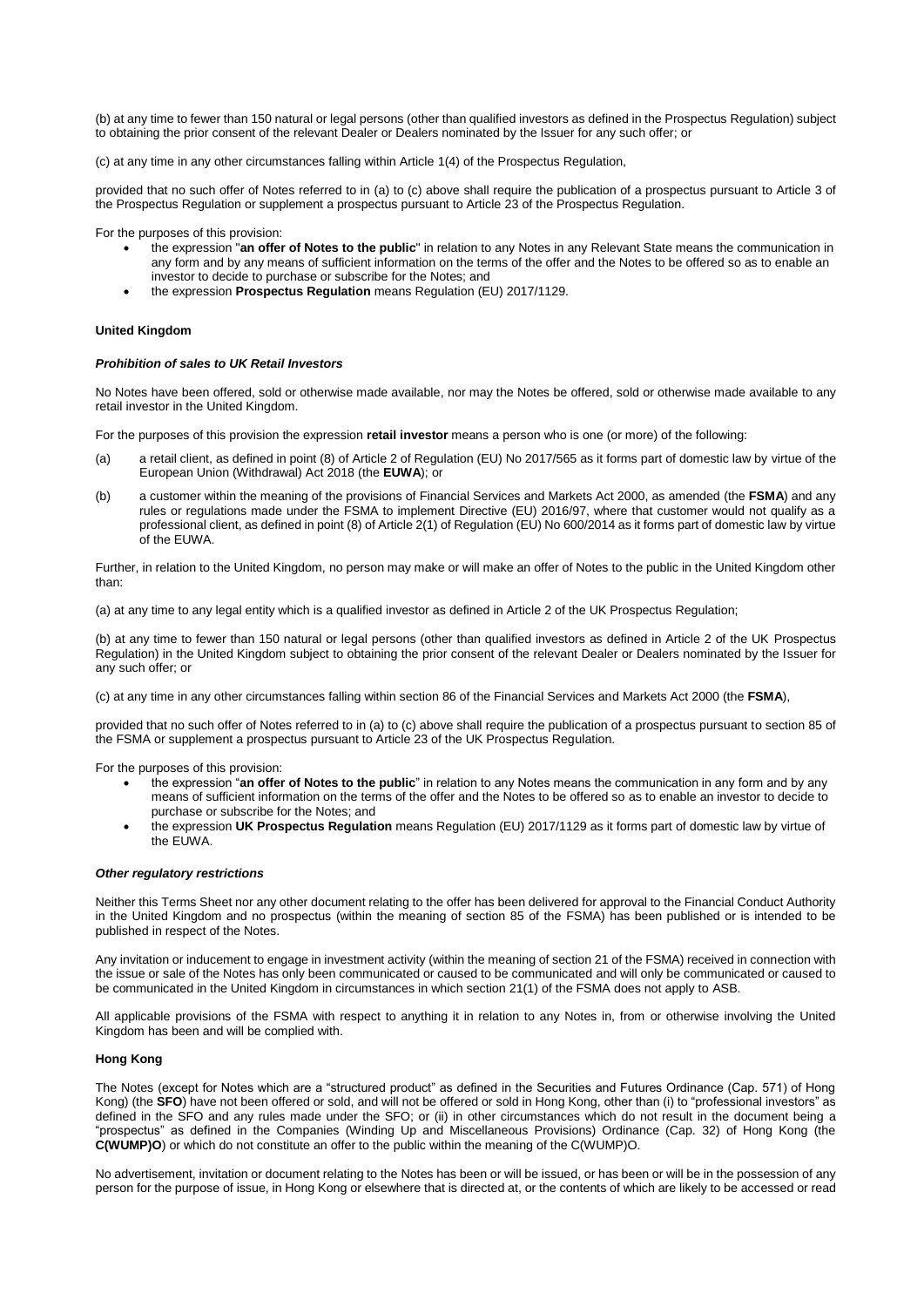by, the public of Hong Kong (except if permitted to do so under the securities laws of Hong Kong) other than with respect to Notes that are or are intended to be disposed of only to persons outside Hong Kong or only to "professional investors" as defined in the SFO and any rules made under the SFO.

#### **Japan**

The Notes have not been and will not be registered under the Financial Instruments and Exchange Act of Japan (Act No. 25 of 1948, as amended, the FIEA). Accordingly, the Notes may not be offered or sold, directly or indirectly, in Japan or to, or for the benefit of, any resident of Japan (as defined under Item 5, Paragraph 1, Article 6 of the Foreign Exchange and Foreign Trade Act (Act No. 228 of 1949, as amended)), or to others for re-offering or resale, directly or indirectly, in Japan or to, or for the benefit of, a resident of Japan except pursuant to an exemption from the registration requirements of, and otherwise in compliance with, the FIEA and any other applicable laws, regulations and ministerial guidelines of Japan.

#### **Korea**

ASB is not making any representation with respect to the eligibility of any recipients of this Terms Sheet to acquire the Notes under the laws of Korea, including, without limitation, the Foreign Exchange Transaction Act and regulations thereunder. The Notes have not been, and will not be, registered under the Financial Investment Services and Capital Markets Act (the **FSCMA**) of Korea and therefore may not be offered or sold (directly or indirectly) in Korea or to any Korean resident for a period of one (1) year from the date of issuance of the Notes, except (i) to or for the account or benefit of a Korean resident which falls within certain categories of "professional investors" as specified in the FSCMA, its Enforcement Decree and the Regulation on Securities Issuance and Disclosure, in the case that the Notes are issued as bonds other than convertible bonds, bonds with warrants or exchangeable bonds, and where other relevant requirements are further satisfied, or (ii) as otherwise permitted under applicable Korean laws and regulations.

#### **Singapore**

This Terms Sheet and any other materials relating to the Notes have not been, and will not be, lodged or registered as a prospectus in Singapore with the Monetary Authority of Singapore (the **MAS**). Accordingly, this Terms Sheet and any other document or materials in connection with the offer or sale, or invitation for subscription or purchase, of Notes, may not be issued, circulated or distributed, nor may the Notes be offered or sold, or be made the subject of an invitation for subscription or purchase, whether directly or indirectly, to persons in Singapore other than (a) to an institutional investor (as defined in Section 4A of the Securities and Futures Act 2001 (2020 Revised Edition) of Singapore, as modified or amended from time to time (the **SFA**)) pursuant to Section 274 of the SFA, (b) to a relevant person (as defined in Section 275(2) of the SFA) pursuant to Section 275(1) of the SFA, or any person pursuant to Section 275(1A) of the SFA, and in accordance with the conditions specified in Section 275 of the SFA or (c) otherwise pursuant to, and in accordance with the conditions of, any other applicable provision of the SFA.

Where the Notes are subscribed or purchased under Section 275 of the SFA by a relevant person which is:

- (a) a corporation (which is not an accredited investor (as defined in Section 4A of the SFA)) the sole business of which is to hold investments and the entire share capital of which is owned by one or more individuals, each of whom is an accredited investor; or
- (b) a trust (where the trustee is not an accredited investor) whose sole purpose is to hold investments and each beneficiary of the trust is an individual who is an accredited investor, securities or securities-based derivatives contracts (each term as defined in Section 2(1) of the SFA) of that corporation or the beneficiaries' rights and interest (howsoever described) in that trust shall not be transferred within six months after that corporation or that trust has acquired the Notes pursuant to an offer made under Section 275 of the SFA except:
- *A.* to an institutional investor or to a relevant person, or to any person arising from an offer referred to in Section 275(1A) or Section 276(4)(c)(ii) of the SFA;
- *B.* where no consideration is or will be given for the transfer;
- *C.* where the transfer is by operation of law;
- *D.* as specified in Section 276(7) of the SFA; or
- *E.* as specified in Regulation 37A of the Securities and Futures (Offers of Investments) (Securities and Securities-based Derivatives Contracts) Regulations 2018 of Singapore.

Any person who may be in doubt as to the restrictions set out in the SFA or the laws, regulations and directives in each jurisdiction in which it subscribes for, purchases, offers, sells or delivers the Notes or any interest therein or rights in respect thereof and the consequences arising from a contravention thereof should consult his own professional advisers and should make his own inquires as to the laws, regulations and directives in force or applicable in any particular jurisdiction at any relevant time.

**In connection with Section 309B of the SFA and the Securities and Futures (Capital Markets Products) Regulations 2018 of Singapore (**the **CMP Regulations 2018)**, ASB has determined, and hereby notifies all relevant persons as defined in Section 309A(1) of the SFA, unless otherwise specified before an offer of Notes, that the Notes to be issued are classified as prescribed capital markets products (as defined in the CMP Regulations 2018) and Excluded Investment Products (as defined in MAS Notice SFA 04-N12: Notice on the Sale of Investment Products and MAS Notice FAA-N16: Notice on Recommendations on Investment Products). 

#### **No offer or sale of Notes in the United States**

This Terms Sheet (including any electronic copy) may not be distributed or released, in whole or in part, in the United States or to any US person (as defined below). The Notes have not been, and will not be, registered under the US Securities Act of 1933, as amended (the **US Securities Act**) or under the securities laws of any state or other jurisdiction of the United States, and the Notes may not be offered or sold in the United States or to, or for the account or the benefit of, US persons (within the meaning of Regulation S under the US Securities Act) unless pursuant to an exemption from the registration requirements of the US Securities Act. The Notes are being